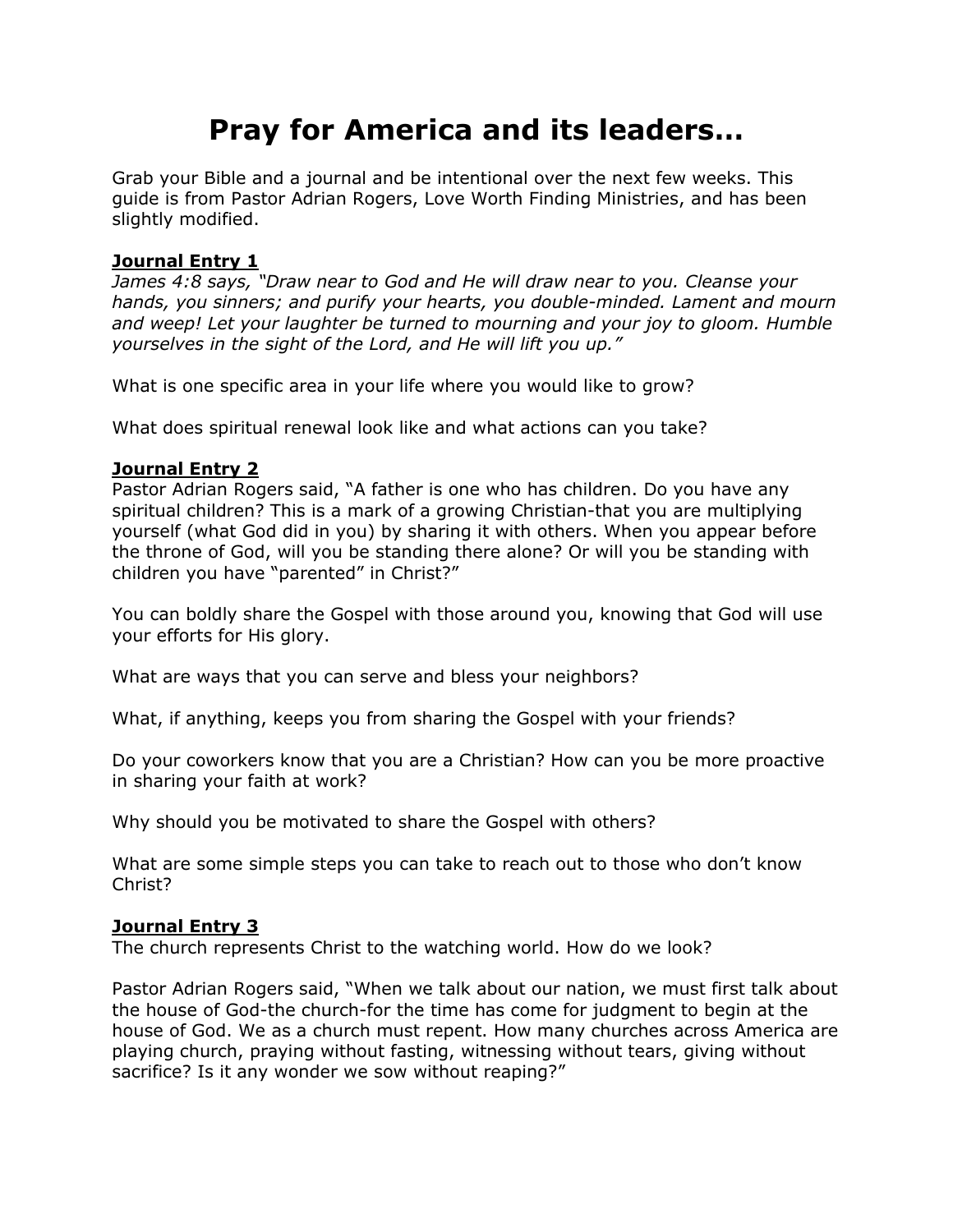In Acts 2:46-47 the early church is described and characterized by unity and adding new believers regularly. We must continue to pray for churches and pastors…that they would hold tight to sound doctrine and live holy lives befitting their positions.

Pray that God would bless, protect, and strengthen your pastors and their families. How can you encourage your pastor this week?

When was the last time you invited someone to church? Who can you invite this week?

What happens if a church deviates from the Word of God?

What actions do you need to take to ensure you hold fast to Scripture?

#### **Journal Entry 4**

When God brings revival to one location, it often results in other surrounding locations to experience revival.

Pastor Adrian Rogers said, "If you study the record of the church in modern history, you'll see from time to time, in place to place, God has come down. I want God to come down upon the church. Don't get the idea that America has to be changed before we can have revival. You, my friend, can have revival. You can have personal revival. You can have revival in your Sunday school class. You can have revival in your family. You can have revival whenever and wherever-you can be a one-person revival."

What amazing things God might do in our cities and states if we seek Him in prayer!

Pray that God gives wisdom to local and state leaders. Do you criticize your leaders more than you pray for them?

When was the last time you thanked or affirmed one of your local leaders?

Pray that God would bless and prosper local ministries in your city and state. How can you support and/or get involved in local ministries serving your city?

Pray for local schools and colleges, asking God to move powerfully in them. How can you bless local schools?

Pray for unique challenges facing your community (Durango has one of the highest teen suicide rates in the state).

## **Journal Entry 5**

What this country needs more than anything else is Jesus.

Pastor Adrian Rogers said, "There's both a moral crisis and a leadership crisis in America. Leadership is crucial. There's a saying that asks, 'If the gold rusts, what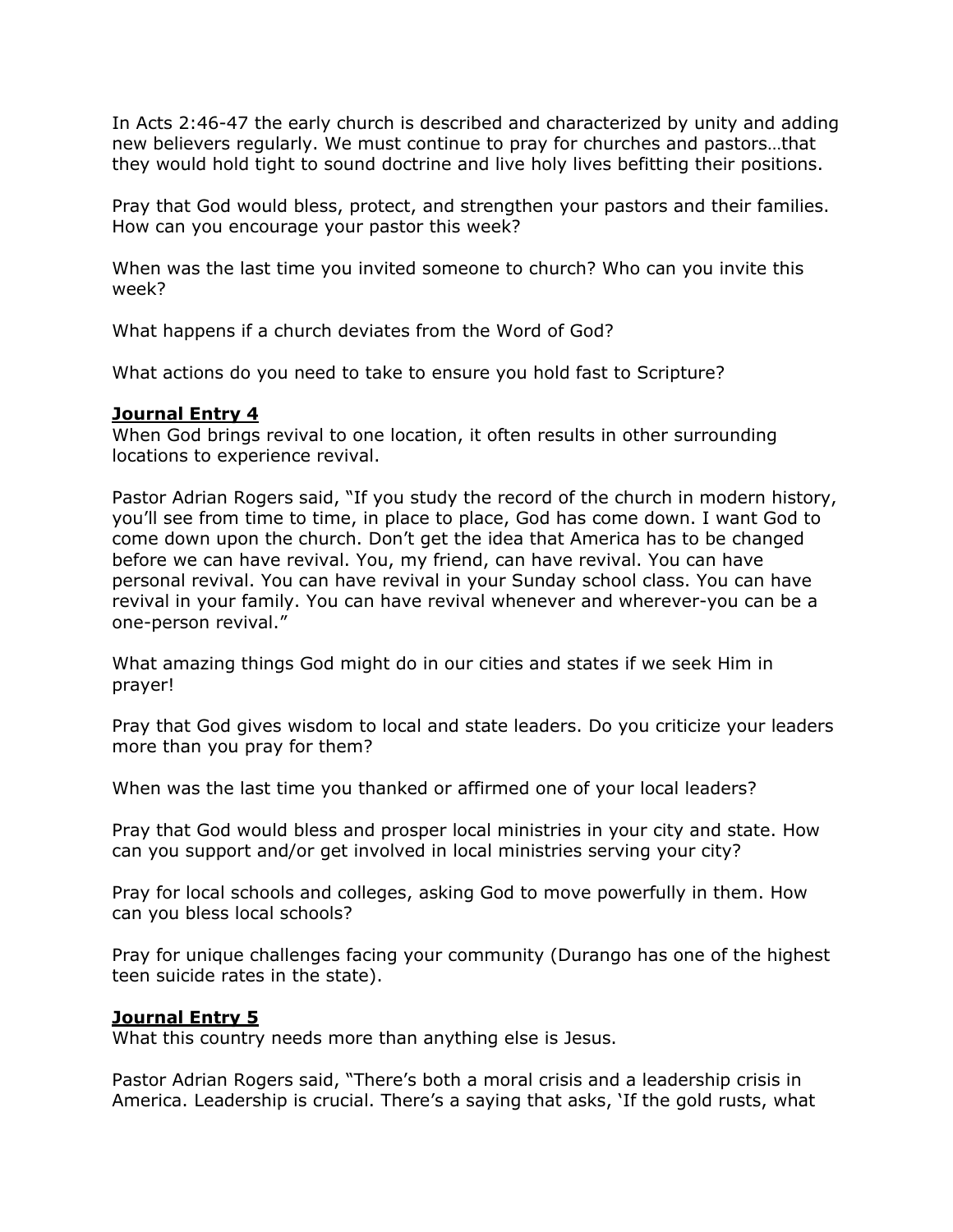shall the iron do?' That is, if our leadership is not what it should be, what will the people be like? God is greatly interested in a nation's political life. Some say He ought to stay out of the government, but the truth is, government must always look to Almighty God."

*1 Timothy 2:1-4 I exhort therefore, that, first of all, supplications, prayers, intercessions, and giving of thanks, be made for all men; For kings, and for all that are in authority; that we may lead a quiet and peaceable life in all godliness and honesty. For this is good and acceptable in the sight of God our Savior; Who will have all men to be saved, and to come unto the knowledge of the truth.*

Notice the connection between praying for those in authority and the salvation of many. When there are godly leaders, it creates an environment where the Gospel can be freely proclaimed.

Pray the president would truly know God and leads the nation in a way that honors God. Are you praying for the president and vice president?

How does it encourage you to know that God is in control of all things, including the President?

Pray that godly people are appointed to high positions and that they honor the Lord. What are some specific issues (abortion, freedom of religion, etc.) that you are led to pray about?

Ask the Lord to appoint godly judges and to cause these judges to make wise decisions.

Ask the Lord to bring about a return to Biblical values to our country. What Biblical values have been lost by society over the years?

#### **Journal Entry 6**

As we pray for our own nation, we should also pray for nations around the world.

*Matthew 28:19-20 All authority has been given to Me in heaven and on earth. Go therefore and make disciples of all the nations, baptizing them in the name of the Father and of the Son and of the Holy Spirit, teaching them to observe all things that I have commanded you; and lo, I am with you always, even to the end of the age.*

Pray that God would move powerfully around the world, bringing the Gospel to even the darkest places.

Pray for those who are being persecuted. Persecution is growing daily, but do not let that stop you from praying and standing boldly and courageously for Christ Jesus.